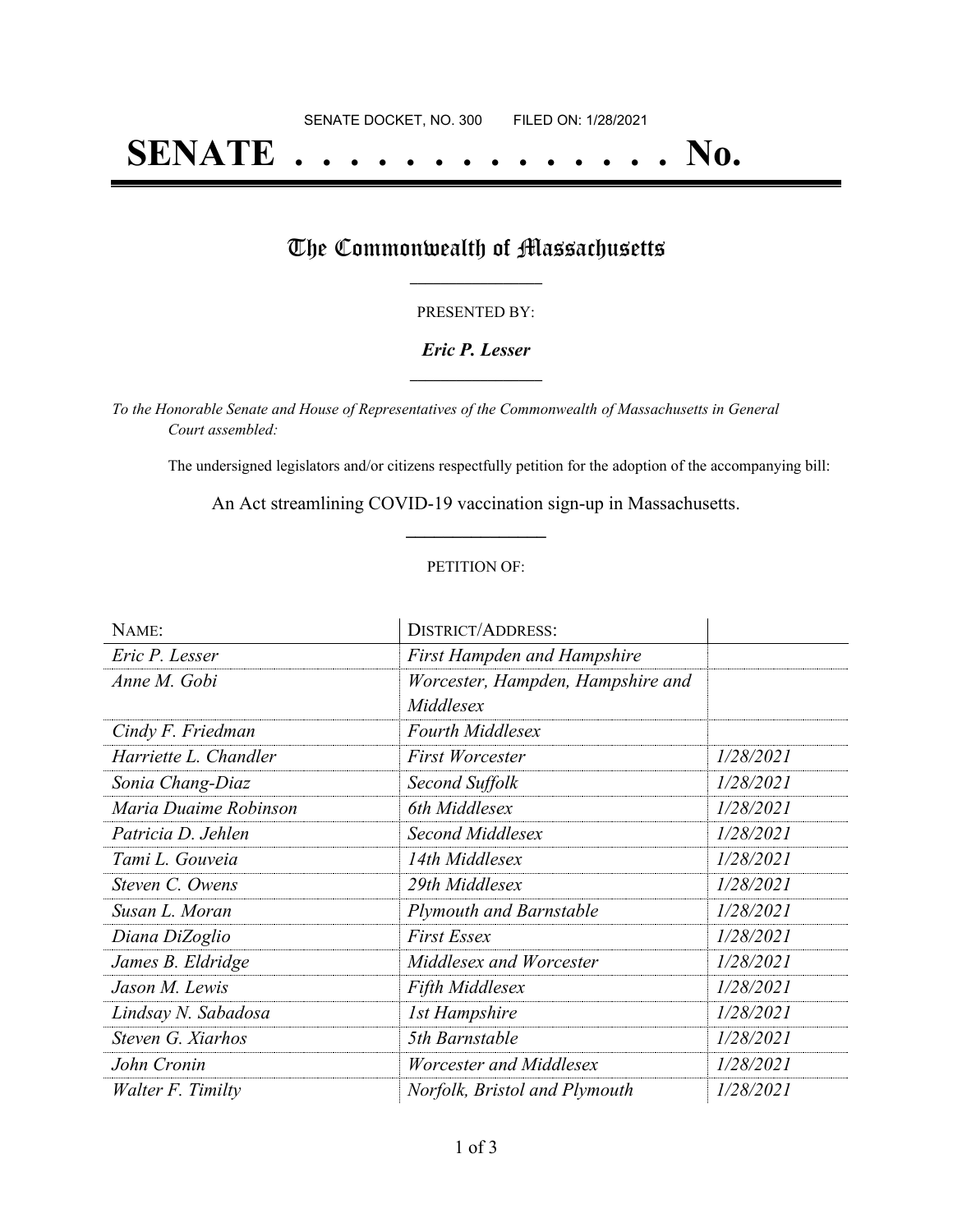| Joan B. Lovely              | <b>Second Essex</b>                | 1/28/2021 |
|-----------------------------|------------------------------------|-----------|
| Paul R. Feeney              | <b>Bristol and Norfolk</b>         | 1/28/2021 |
| Barry R. Finegold           | <b>Second Essex and Middlesex</b>  | 1/28/2021 |
| Liz Miranda                 | 5th Suffolk                        | 1/28/2021 |
| Michael P. Kushmerek        | 3rd Worcester                      | 1/28/2021 |
| Edward J. Kennedy           | <b>First Middlesex</b>             | 1/28/2021 |
| <b>Adam Gomez</b>           | Hampden                            | 1/28/2021 |
| Adam J. Scanlon             | 14th Bristol                       | 1/28/2021 |
| Rebecca L. Rausch           | Norfolk, Bristol and Middlesex     | 1/28/2021 |
| Michael D. Brady            | <b>Second Plymouth and Bristol</b> | 1/28/2021 |
| John Barrett, III           | 1st Berkshire                      | 1/28/2021 |
| Susannah M. Whipps          | 2nd Franklin                       | 1/28/2021 |
| Marc R. Pacheco             | <b>First Plymouth and Bristol</b>  | 1/28/2021 |
| Smitty Pignatelli           | 4th Berkshire                      | 1/28/2021 |
| Brendan P. Crighton         | Third Essex                        | 1/28/2021 |
| Peter J. Durant             | 6th Worcester                      | 1/28/2021 |
| Tommy Vitolo                | 15th Norfolk                       |           |
| Kay Khan                    | 11th Middlesex                     | 1/28/2021 |
| Peter Capano                | 11th Essex                         | 1/28/2021 |
| Patricia A. Duffy           | 5th Hampden                        | 1/28/2021 |
| Tram T. Nguyen              | 18th Essex                         | 1/28/2021 |
| Susan Williams Gifford      | 2nd Plymouth                       | 1/28/2021 |
| Adam G. Hinds               | Berkshire, Hampshire, Franklin and | 1/28/2021 |
|                             | Hampden                            |           |
| Erika Uyterhoeven           | 27th Middlesex                     | 1/28/2021 |
| David Henry Argosky LeBoeuf | 17th Worcester                     | 1/28/2021 |
| Kevin G. Honan              | 17th Suffolk                       | 1/28/2021 |
| Mark C. Montigny            | Second Bristol and Plymouth        | 1/28/2021 |
| Jacob R. Oliveira           | 7th Hampden                        | 1/28/2021 |
| Frank A. Moran              | 17th Essex                         | 1/28/2021 |
| Danillo A. Sena             | 37th Middlesex                     | 1/28/2021 |
| John F. Keenan              | Norfolk and Plymouth               | 1/28/2021 |
| Mindy Domb                  | 3rd Hampshire                      | 1/28/2021 |
| Brian W. Murray             | 10th Worcester                     | 1/29/2021 |
| Mike Connolly               | 26th Middlesex                     | 1/29/2021 |
| Christina A. Minicucci      | 14th Essex                         | 1/29/2021 |
| Kelly W. Pease              | 4th Hampden                        | 1/29/2021 |
| Steven Ultrino              | 33rd Middlesex                     | 1/29/2021 |
| Ryan C. Fattman             | Worcester and Norfolk              | 1/29/2021 |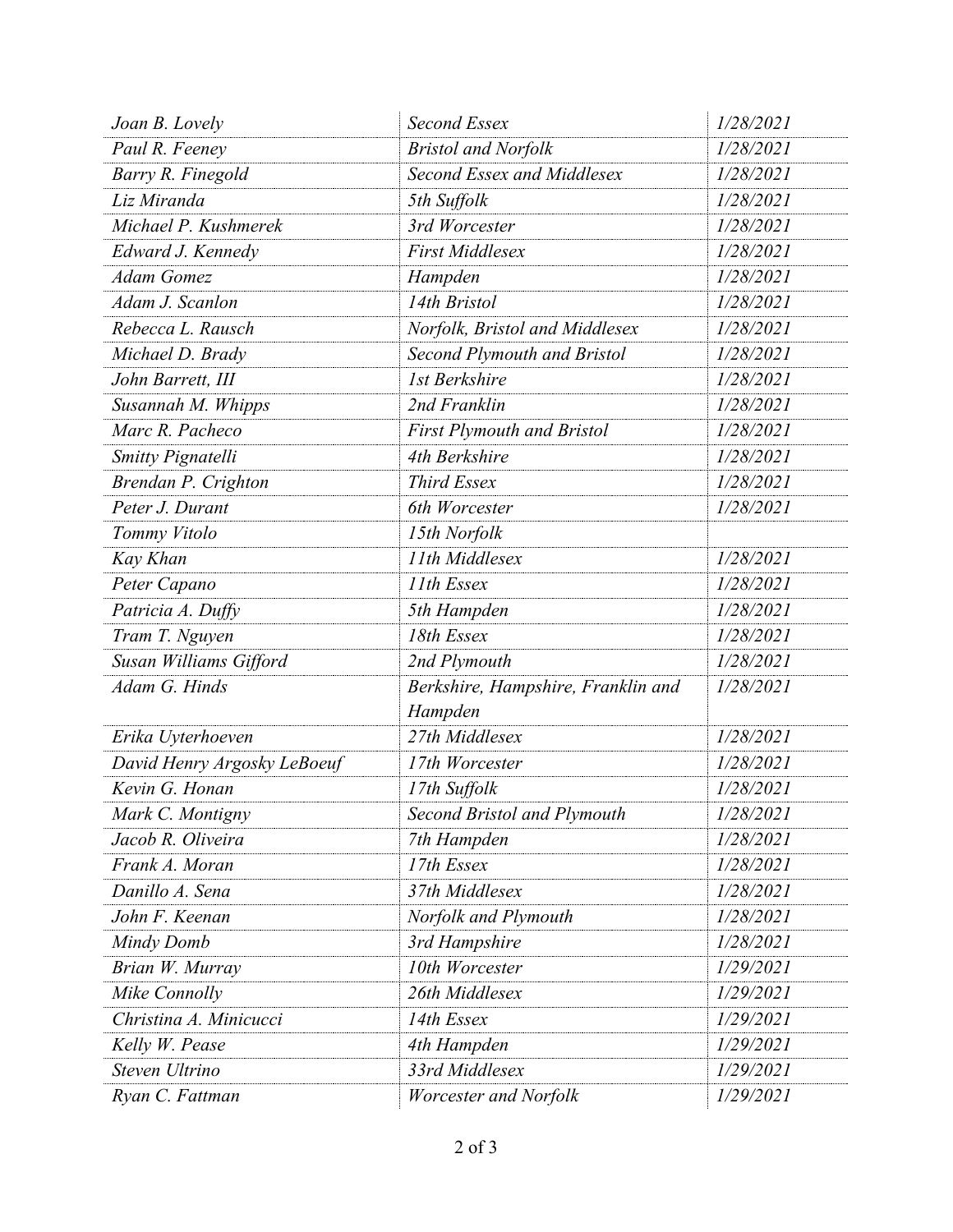| Michelle L. Ciccolo | 15th Middlesex                     | 1/29/2021 |
|---------------------|------------------------------------|-----------|
| Joanne M. Comerford | Hampshire, Franklin and Worcester  | 1/29/2021 |
| Timothy R. Whelan   | 1st Barnstable                     | 1/29/2021 |
| Joseph A. Boncore   | <b>First Suffolk and Middlesex</b> | 1/30/2021 |
| Todd M. Smola       | 1st Hampden                        | 2/1/2021  |
| Thomas M. Stanley   | 9th Middlesex                      | 2/1/2021  |
| Patrick M. O'Connor | Plymouth and Norfolk               | 2/1/2021  |
| John C. Velis       | Second Hampden and Hampshire       | 2/5/2021  |
| Marcos A. Devers    | 16th Essex                         | 2/5/2021  |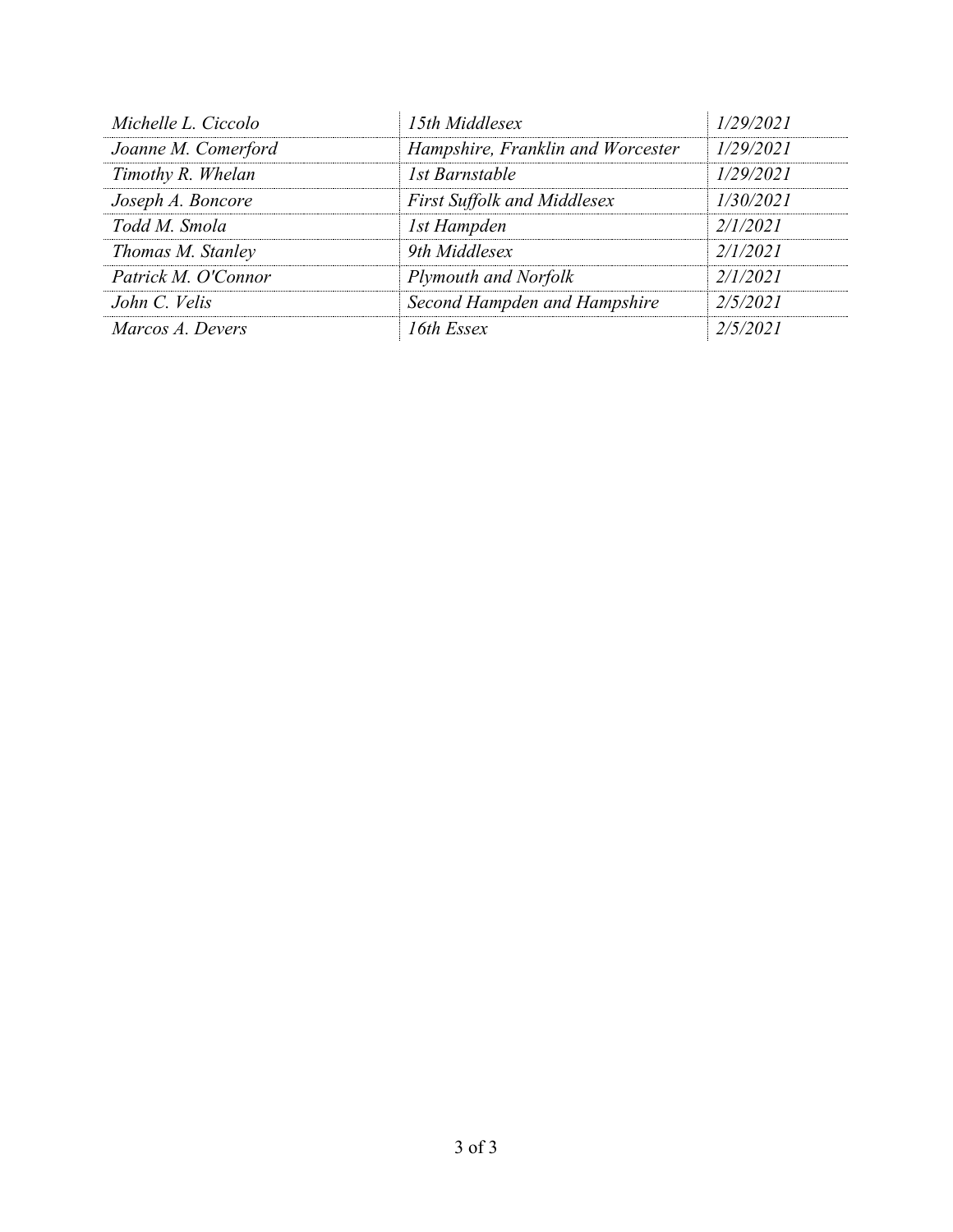## **SENATE . . . . . . . . . . . . . . No.**

[Pin Slip]

### The Commonwealth of Massachusetts

**In the One Hundred and Ninety-Second General Court (2021-2022) \_\_\_\_\_\_\_\_\_\_\_\_\_\_\_**

**\_\_\_\_\_\_\_\_\_\_\_\_\_\_\_**

An Act streamlining COVID-19 vaccination sign-up in Massachusetts.

*Whereas,* The deferred operation of this act would tend to defeat its purpose, which is to ensure all residents of Massachusetts have equal, efficient, and adequate accessibility to COVID-19 vaccinations, therefore it is hereby declared to be an emergency law, necessary for the immediate preservation of the public health.

Be it enacted by the Senate and House of Representatives in General Court assembled, and by the authority *of the same, as follows:*

 Notwithstanding any general or special law to the contrary, the department of public health shall immediately establish a centralized, one-stop portal on the mass.gov website to be used to determine eligibility and allow one-stop online sign-up for COVID-19 vaccinations. Said portal shall be made available to all residents of Massachusetts and must be accessible via internet and mobile device. Said portal shall also be translated and accessible in multiple languages. The department of public health shall also establish a centralized phone number for residents of Massachusetts to determine eligibility, allow sign-up for COVID-19 vaccinations, and ask questions regarding vaccination eligibility and the vaccination sign-up process. Said phone number shall be staffed 24-hours a day, seven days per week and shall include sufficient staffing to prevent significant wait times for callers. Vaccine eligibility determination and sign-up for COVID-19 vaccinations via said phone number shall also be accessible in multiple